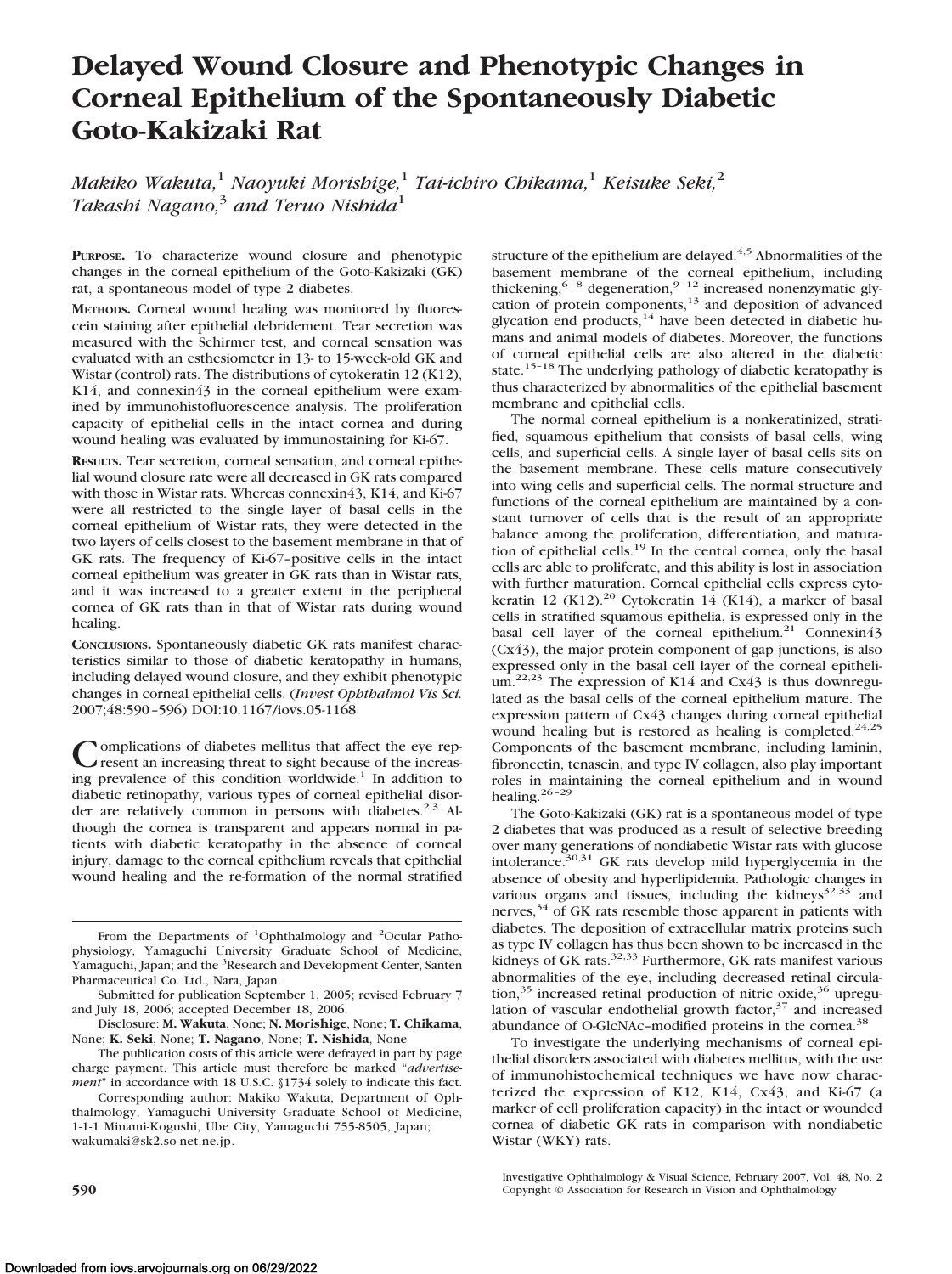# **METHODS**

## **Animals**

Male GK rats and normal male Wistar rats were obtained from Charles River Japan (Yokohama, Japan). The animals were allowed free access to laboratory chow and water and were studied at 13 to 15 weeks of age. The study was performed in accordance with the ARVO Statement for the Use of Animals in Ophthalmic and Vision Research and was approved by the animal ethics committee of Yamaguchi University Graduate School of Medicine.

# **Measurement of Tear Secretion and Corneal Sensation**

Tear secretion in rats was determined with a modified Schirmer test. The test was performed without topical anesthesia. Schirmer strips (Showa Yakuhin Kako, Tokyo, Japan), cut to a length of 17 mm and a width of 1 mm, were inserted behind the lower eyelid near the medial canthus for 1 minute. The wet length of the strip was then measured. Corneal sensation of rats was measured with a Cochet-Bonnet esthesiometer. Initially, the nylon filament was fully extended to 60 mm. Objective blinking was considered a positive response. If a positive response was not detected, the fiber length was shortened 5 mm at a time, and the procedure was repeated until such a response was obtained. The test was repeated three times, and the average of the three measurements was determined.

# **Corneal Epithelial Wound Healing**

Rats were anesthetized by intraperitoneal injection of sodium pentobarbital (30 mg/kg body weight) and the application of 0.4% oxybuprocain hydrochloride to each eye. The entire epithelium of each cornea was then removed with a blunt blade. The epithelial defect was stained with 1% fluorescein and photographed at 10, 24, 34, 48, 58, 72, 82, and 96 hours after debridement. The area of the epithelial defect was measured on the photographs with a computer-assisted image analyzer. Changes in the defect area were plotted graphically, and the healing rate was calculated by linear regression from the data obtained between 10 and 48 hours after debridement.

# **Immunohistochemistry**

Rats were killed by intraperitoneal injection of an overdose of sodium pentobarbital (Kyoritsu Seiyaku, Tokyo, Japan) before or 36 or 72 hours after total corneal epithelial debridement. Both eyeballs were enucleated, rinsed with phosphate-buffered saline (PBS), immersed in OCT compound (Sakura Finechemical, Tokyo, Japan), frozen with liquid nitrogen, and stored at – 80°C. Sections of the eyeball were cut at a thickness of  $6 \mu m$  with a cryostat (Microm HM505E; Richard-Allan Scientific, Kalamazoo, MI), and four sections were mounted on each glass slide. The sections were allowed to dry in air at room temperature and were then fixed in absolute acetone for 10 minutes. After washing with PBS, the sections were incubated for 20 minutes in solution (Block Ace; Dainippon Seiyaku, Osaka, Japan) and were then processed for immunohistochemistry.

Antibodies and other reagents used for immunostaining are listed, together with their incubation times and dilutions, in Table 1. All incubations were performed at room temperature unless indicated otherwise. Sections for immunofluorescence analysis were mounted (SlowFade Light Antifade Kit; Molecular Probes, Eugene, OR) in the presence of 4',6-diamidino-2-phenylindole (DAPI), observed with an epifluorescence microscope (Axioscop2; Carl Zeiss, München-Hallbergmoos, Germany) and were photographed with a digital camera system (Axiocam; Carl Zeiss). The same fields were photographed under Nomarski optics, and the Nomarski and immunofluorescence images were overlaid. Sections processed for the horseradish peroxidase (HRP) reaction were developed with diaminobenzidine solution (DAB Kit; Zymed, South San Francisco, CA) for 5 minutes and then incubated with the enhanced solution for an additional 5 minutes. They were then fixed with 4% formaldehyde for 1 minute, stained with hematoxylin (to reveal nuclei), dehydrated with a graded series of alcohol solutions, cleared with xylene, and mounted with permanent mounting medium. The sections were also observed with a microscope (Axioscop2; Carl Zeiss) and photographed with a digital camera system (Axiocam; Carl Zeiss).

For double staining of K12, K14, or Cx43 with laminin, the sections were incubated with primary antibodies to K12, K14, or Cx43, washed three times with PBS, and incubated with fluorescent dye (Alexa Fluor 488; Molecular Probes)–conjugated secondary antibodies to rabbit or mouse immunoglobulin G (IgG). The sections were then washed with PBS, incubated with biotinylated rabbit antibodies to laminin, washed again with PBS, and incubated with fluorescent dye (Alexa Fluor 555; Molecular Probes)–conjugated streptavidin. Double staining of Cx43 and K14 was performed similarly but with the use of mouse antibodies to K14 and conjugated (Alexa Fluor 555; Molecular Probes) rabbit antibodies to mouse IgG.

For examination of cell proliferation capacity in the intact or wounded cornea, four eyes of four Wistar rats and four eyes of four GK rats were processed for immunohistochemical staining of Ki-67. The central portion of each cornea was serially sectioned, and four sections of each eye were examined. Frozen sections prepared and fixed as described above and were stained with mouse antibodies to Ki-67,

|  |  |  |  |  |  |  | TABLE 1. Antibodies, Other Reagents, and Incubation Conditions Used for Immunohistochemistry |  |
|--|--|--|--|--|--|--|----------------------------------------------------------------------------------------------|--|
|--|--|--|--|--|--|--|----------------------------------------------------------------------------------------------|--|

| <b>Antibodies and Other Reagents</b>                           | Supplier                                                                                | Catalog No.   | <b>Dilution</b> | Incubation<br>Time (min) |
|----------------------------------------------------------------|-----------------------------------------------------------------------------------------|---------------|-----------------|--------------------------|
| Rabbit polyclonal anti- $C \times 43$                          | Chemicon                                                                                | ab1728        | 1:100           | 60                       |
| Mouse monoclonal anti-K14                                      | YLE                                                                                     | <b>MCC703</b> | 1:20            | 90                       |
| Rabbit polyclonal anti-mouse K12                               | W. W. Kao, University of Cincinnati;<br>S. Saika, Wakayama Medical<br>University, Japan |               | 1:100           | 60                       |
| Biotinylated rabbit polyclonal anti-human<br>laminin           | Abcam                                                                                   | ab6571        | 1:500           | 30                       |
| Mouse monoclonal anti-Ki-67                                    | <b>DAKO</b>                                                                             | M7248         | 1:25            | 45                       |
| Alexa Fluor 488-conjugated goat polyclonal<br>anti-rabbit IgG  | Molecular Probes                                                                        | A-11008       | 1:1000          | 30                       |
| Alexa Fluor 488-conjugated rabbit polyclonal<br>anti-mouse IgG | Molecular Probes                                                                        | A-11001       | 1:1000          | 30                       |
| Alexa Fluor 555–conjugated streptavidin                        | Molecular Probes                                                                        | \$32355       | 1:1000          | 30                       |
| Alexa Fluor 555-conjugated rabbit polyclonal<br>anti-mouse IgG | Molecular Probes                                                                        | $A-21424$     | 1:1000          | 30                       |
| Biotinylated rabbit polyclonal anti-mouse IgG                  | <b>DAKO</b>                                                                             | E0464         | 1:300           | 30                       |
| HRP-conjugated streptavidin                                    | <b>DAKO</b>                                                                             | P0397         | 1:300           | 30                       |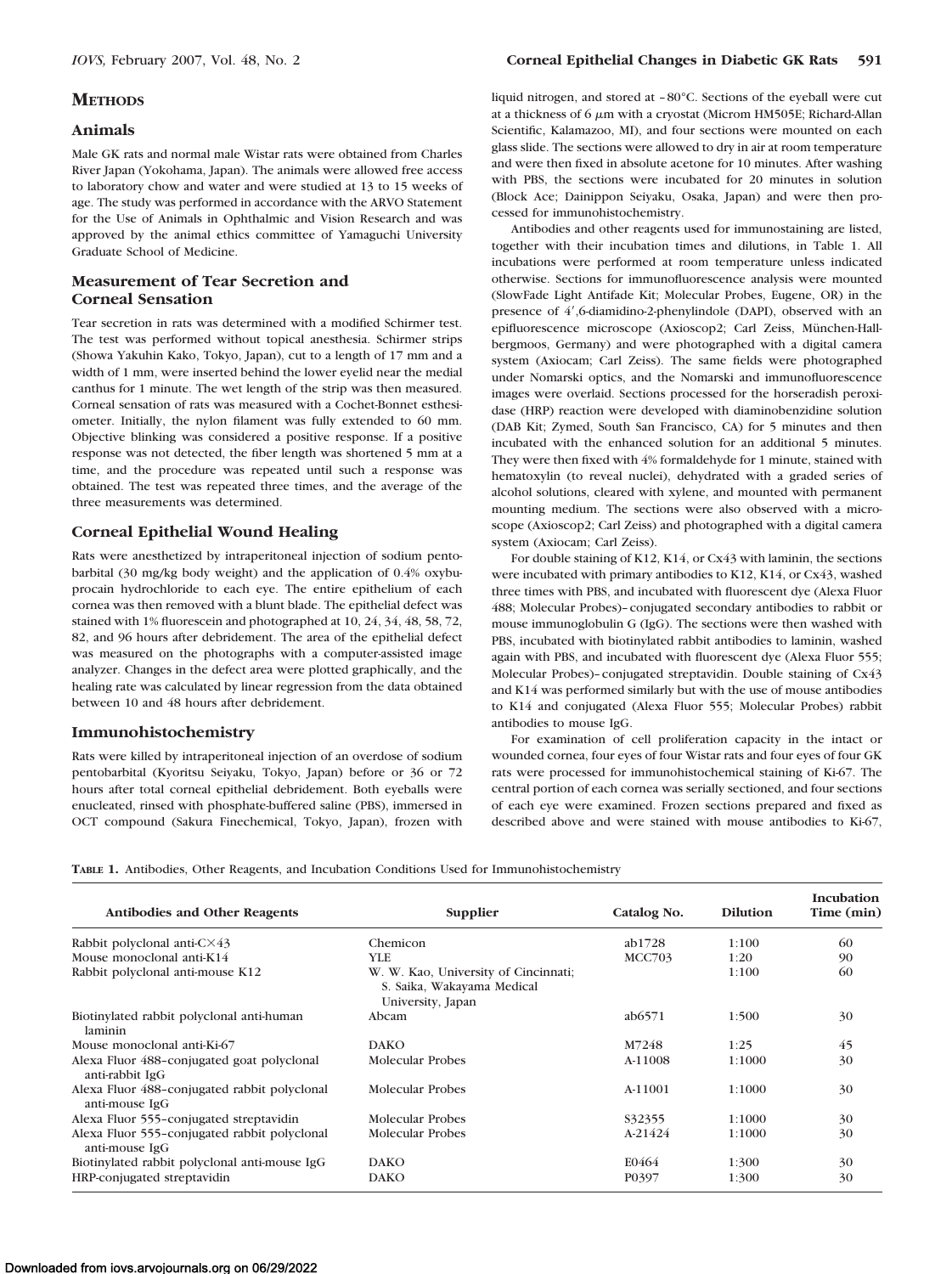biotinylated rabbit antibodies to mouse IgG, and HRP-conjugated streptavidin. The number of Ki-67–positive cells and the length of the basement membrane from limbus to limbus were measured for the intact cornea and for the wounded cornea at 72 hours after debridement, and the number of Ki-67-positive cells per 100  $\mu$ m basement membrane was calculated. Given that the epithelial wounds had not closed at 36 hours after debridement, the density of Ki-67–positive cells was calculated for the one third of the total length of the basement membrane measured from the limbus.

#### **Transmission Electron Microscopy**

The cornea was dissected from the enucleated eyeball and fixed for 2 hours at  $4^{\circ}$ C in 0.1 M phosphate buffer (pH 7.4) containing 2% formaldehyde and 2% glutaraldehyde. After washing with 0.1 M phosphate buffer, the tissue was exposed for 2 hours at 4°C to 1% osmium tetroxide, washed with distilled water, incubated for 3 hours at room temperature with saturated uranyl acetate solution, dehydrated in a graded series of alcohol solutions, and embedded in Epon epoxy resin. Ultrathin sections were cut with a microtome (Ultracut E; Leica Microsystems, Wetzlar, Germany) and stained with uranyl acetate and lead citrate. They were then observed with an electron microscope (H-7500; Hitachi, Yokohama, Japan) and photographed. For immunoelectron microscopy of Cx43, tissue was incubated consecutively overnight at 4°C with the primary antibodies (1:100 dilution in PBS containing 0.1% Triton X-100) listed in Table 1, for 2 hours at room temperature with HRP-conjugated goat antibodies to rabbit IgG (1:200 dilution; Envision+, DAKO, Carpinteria, CA), and for 5 minutes at room temperature with diaminobenzidine before exposure to osmium tetroxide.

### **Statistical Analysis**

Quantitative data are presented as mean  $\pm$  SD and were compared by the unpaired Student's  $t$  test or the Wilcoxon test, as indicated.  $P \leq$ 0.05 was considered statistically significant.

## **RESULTS**

#### **Clinical Characteristics of GK Rats**

The body mass of GK rats at 13 to 15 weeks of age was significantly lower than that of age-matched Wistar control rats (Table 2). Blood glucose concentrations of GK rats in the randomly fed state were significantly higher than of Wistar rats. Tear secretion and corneal sensation were significantly decreased in GK rats compared with those in Wistar rats.

## **Corneal Epithelial Wound Healing**

We examined the pattern of corneal epithelial wound healing in GK rats. Immediately after corneal epithelial debridement, there was no significant difference in the area of the wound between Wistar and GK rats (25.71  $\pm$  1.1 mm<sup>2</sup> and 25.41  $\pm$  1.6  $mm<sup>2</sup>$ , respectively;  $P = 0.61$ , Student's *t* test). Closure of the corneal wound after epithelial debridement was completed in

**TABLE 2.** Clinical Characteristics of GK and Wistar Control Rats at 13 to 15 Weeks of Age

| <b>Characteristic</b>        | Wistar         | GK            | P                     |  |
|------------------------------|----------------|---------------|-----------------------|--|
| Body mass $(g)$              | $474 \pm 31$   | $347 \pm 17$  | $\leq 0.01*$          |  |
| Blood glucose (mg/dL)        | $116 \pm 11$   | $259 \pm 55$  | $\leq 0.01*$          |  |
| Tear secretion (mm/min)      | $10.2 \pm 1.6$ | $5.8 \pm 1.8$ | $\leq 0.01*$          |  |
| Corneal sensation $(g/mm^2)$ | $04 + 00$      | $1.9 \pm 1.1$ | $< 0.01$ <sup>+</sup> |  |

Data are mean  $\pm$  SD of values from five Wistar and six GK rats (10) and 12 eyes, respectively).

\* Student's *t* test.

†Wilcoxon test (signed-rank).

GK and Wistar rats (Fig. 1A). However, although the epithelial defect had healed almost completely by 48 hours in Wistar rats, it was still apparent at 72 hours in GK rats. Quantitative analysis revealed that the rate of wound healing was  $0.611 \pm 0.047$  $\rm{mm^2/h}$  in Wistar rats and  $\rm 0.509 \pm 0.043~mm^2/h$  in GK rats ( $P$   $<$ 0.01; Student's *t* test; Fig. 1B). Corneal epithelial wound healing was thus significantly delayed in GK rats compared with healing in Wistar rats.

## **Immunolocalization of K12, K14, and Cx43 in the Corneal Epithelium**

We next performed immunofluorescence analysis to examine the localization of K12, K14, or Cx43 together with that of laminin in the corneal epithelium of GK rats. In GK and Wistar rats, K12 was detected in all corneal epithelial cells (Figs. 2A, 2B). In Wistar rats, K14 (Fig. 2C) and Cx43 (Fig. 2E) were expressed only in the single layer of basal epithelial cells associated with the basement membrane, as revealed by staining for laminin. However, in GK rats, K14 (Fig. 2D) and Cx43 (Fig. 2F) were apparent in the two layers of epithelial cells adjacent to the basement membrane.

To confirm the localization of K14 and Cx43 to this double layer of cells in the corneal epithelium of GK rats, we stained for K14 and Cx43 in the same sections (Fig. 3). Again, the two layers of cells at the base of the corneal epithelium were positive for K14 and Cx43 in GK rats (Figs. 3B, 3D), whereas only the single layer of basal cells associated with the basement membrane was positive for these two proteins in Wistar rats (Figs. 3A, 3C).

## **Transmission Electron Microscopy**

Transmission electron microscopy revealed the corneal epithelium of Wistar rats as a nonkeratinized, stratified, squamous epithelium composed of basal, wing, and superficial cells. The single basal cell layer consisted of columnar cells, and the wing cells located superior to the basal cell layer exhibited a cell morphology that was spinous and had thin cytoplasmic processes. In contrast, in the corneal epithelium of GK rats, basal cells were cuboidal and were shorter than those in Wistar rats, and they formed a double layer below the wing cell layer. Basal cells were directly associated with the basement membrane in Wistar and GK rats, and hemidesmosomes were present on the basal surfaces of the cells in contact with the basement membrane. The basal lamina of GK rats, however, was thicker than that of Wistar rats. Basal cells and wing cells made contact with each other through interdigitations and desmosomes in both types of rat, but the wing cells of GK rats manifested fewer interdigitations than did those of Wistar rats. Tight junctions were observed between superficial cells in Wistar and GK rats (data not shown).

#### **Immunoelectron Microscopy**

Immunoelectron microscopic analysis of Cx43 expression confirmed Cx43 immunoreactivity only in the single layer of columnar basal cells in the corneal epithelium of Wistar rats. In GK rats, Cx43 immunoreactivity was observed not only between the cells associated with the basement membrane but also between the cuboidal cells located superior to them. Higher magnification images revealed that Cx43 immunoreactivity was associated with gap junctions in Wistar and GK rats (data not shown).

## **Epithelial Cell Proliferation**

We next examined cell proliferation capacity in the corneal epithelia of GK and Wistar rats by staining for Ki-67. In Wistar rats, Ki-67–positive cells were detected only in the single layer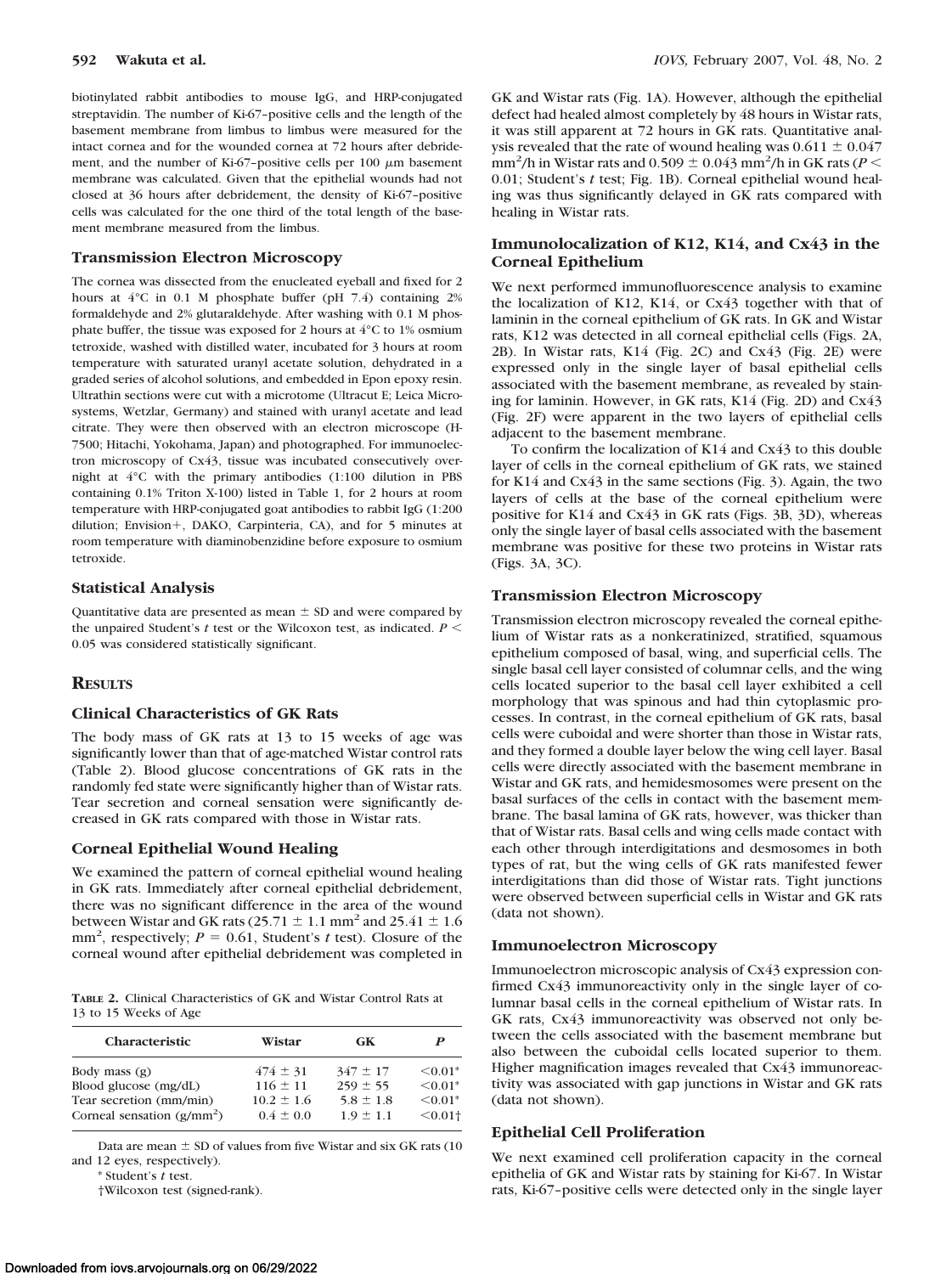

**FIGURE 1.** Corneal epithelial wound healing in GK and Wistar rats. (**A**) Fluorescein staining of corneal epithelial defects at the indicated times after epithelial debridement in Wistar (*upper panels*) and GK (*lower panels*) rats. (**B**) Quantitative analysis of the time course of corneal epithelial wound healing. Data are means SD of values from 10 (Wistar) or 12 (GK) eyes.  $^{*}P$  < 0.05 and  $^{*}P$  < 0.01 versus corresponding value for Wistar rats (Student's *t* test).

of basal cells associated with the basement membrane (Figs. 4A, 4C). In contrast, Ki-67–positive cells were apparent in the basal cell layer directly associated with the basement membrane and in the immediately superior cell layer of GK rats



**FIGURE 2.** Immunolocalization of K12, K14, or Cx43 with laminin in the corneal epithelium of GK and Wistar rats. Corneal epithelia of Wistar (**A**, **C**, **E**) and GK (**B**, **D**, **F**) rats were immunostained for laminin (*red*) and K12 (**A**, **B**), K14 (**C**, **D**), or Cx43 (**E**, **F**) (*green*). Nuclei were stained with DAPI ( $blue$ ). Scale bars, 20  $\mu$ m.

(Figs. 4B, 4D). Quantitative analysis revealed that the number of Ki-67-positive cells per  $100 \text{-} \mu \text{m}$  length of basement membrane was significantly higher in GK rats ( $1.40 \pm 0.11$  cells/100  $\mu$ m) than in Wistar rats (1.00  $\pm$  0.11 cells/100  $\mu$ m; Fig. 4E).

## **Epithelial Cell Proliferation during Corneal Epithelial Wound Healing**

Finally, we examined the proliferation capacity of epithelial cells in central and peripheral regions of the cornea during epithelial wound healing. The number of Ki-67–positive cells



**FIGURE 3.** Immunolocalization of Cx43 and K14 in the corneal epithelia of GK and Wistar rats. Corneal epithelia of Wistar (**A**, **C**) and GK (**B**, **D**) rats were immunostained for Cx43 (*green*) and K14 (*red*). Nuclei were stained with DAPI (*blue*). (**A**) and (**B**) are shown at higher magnification in (C) and (D). Scale bars, 20  $\mu$ m.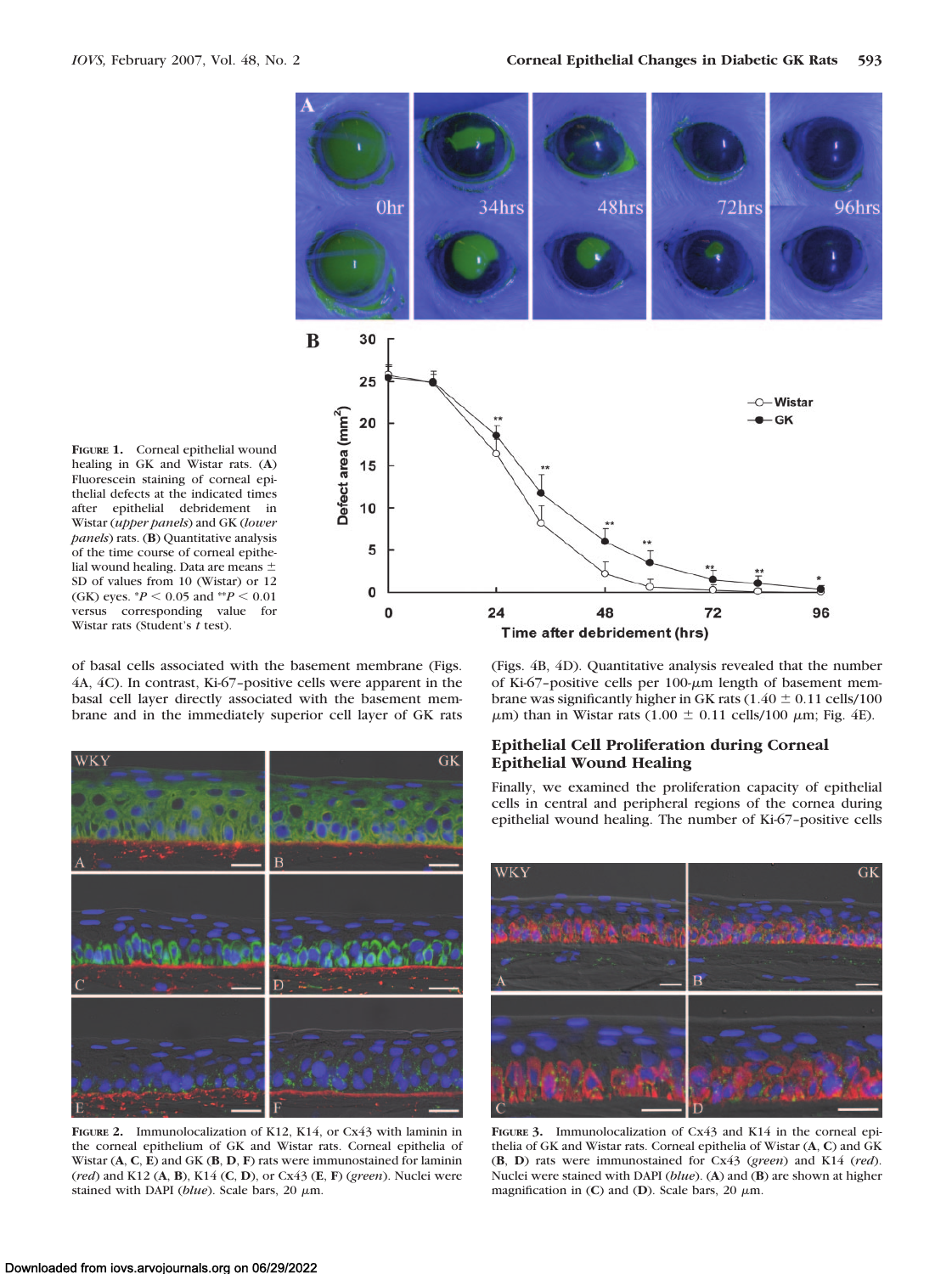

in the central region of the intact cornea was greater for GK rats than for Wistar rats, and these cells were present in a double layer in GK rats (Figs. 5A, 5G). At 36 hours after epithelial debridement, Ki-67–positive cells were sparsely distributed in the region of the wound margin in both types of rat (Figs. 5B, 5H). At 72 hours after debridement, when the wound had closed in Wistar rats and had almost closed in GK rats and the multilayered structure of the epithelium had been restored, the number of Ki-67–positive cells was still reduced in both types of rat compared with that apparent in the corresponding intact cornea (Figs. 5C, 5I). However, the Ki-67–positive cells in GK rats were again present in a double layer.

The number of Ki-67–positive cells in the peripheral region of the intact cornea was also greater for GK rats than for Wistar rats, and again these cells were present in a double layer in GK rats (Figs. 5D, 5J). The number of Ki-67–positive cells in the peripheral region of the cornea of Wistar rats was increased 36 hours after epithelial debridement (Fig. 5E), with these cells forming a double layer in places, but it returned to normal by 72 hours (Fig. 5F). The number of Ki-67–positive cells in the peripheral region of the cornea of GK rats was also increased 36 hours after debridement (Fig. 5K), and it remained so at 72 hours (Fig. 5L). Immunostaining for Cx43 and K14 at 36 hours after epithelial debridement also revealed that the immunofluorescence-positive epithelial cells in the peripheral region of the cornea formed a continuous double layer in GK rats but an almost uniform single layer in Wistar rats (Figs. 5M, 5N).

In addition, we performed quantitative analysis of corneal epithelial cell proliferation during epithelial wound healing. The number of Ki-67-positive cells per  $100$ - $\mu$ m length basement membrane at 36 or 72 hours after debridement was significantly greater in GK rats than in Wistar rats (Fig. 6).

# **DISCUSSION**

We have shown that tear secretion, corneal sensation, and corneal epithelial wound closure rate are all decreased in the GK rat, a spontaneous model of type 2 diabetes, compared with those in the nondiabetic Wistar rat. Immunoreactivity for Cx43, K14, and Ki-67 was also detected in the two layers of cells adjacent to the basement membrane in the corneal epithelium of GK rats, whereas only the single basal layer of cells was positive for these proteins in the corneal epithelium of control rats. Furthermore, we found that the proliferation capacity of corneal epithelial cells was increased in GK rats compared with that in Wistar rats. Our results thus demonstrate that the structure of the corneal epithelium and the proliferation capacity of corneal epithelial cells are abnormal in

**FIGURE 4.** Cell proliferation capacity in the corneal epithelium of GK and Wistar rats. (**A**–**D**) Immunohistochemical analysis of the corneal epithelium of Wistar (**A**, **C**) and GK (**B**, **D**) rats with antibodies to Ki-67. The frequency of Ki-67–positive cells (*arrowheads*) was greater in GK rats (**B**) than in Wistar rats (**A**). Higher magnification images revealed that these cells were present in the basal cell layer of Wistar rats (**C**) but in both the basal layer and the suprabasal layer (*arrows*) of GK rats (**D**). Scale bars, 20 μm. (**E**) Quantitation of Ki-67-positive cells per 100- $\mu$ m length of basement membrane. Data are mean  $\pm$  SD ( $n = 4$ ). *\*P* < 0.01 (Studen's *t* test).



**FIGURE 5.** Immunolocalization of Ki-67, Cx43, and K14 in the peripheral or central regions of the cornea during wound healing in GK and Wistar rats. Central (**A**–**C**, **G**–**I**) and peripheral (**D**–**F**, **J**–**L**) regions of the corneal epithelia of Wistar (**A**–**F**) and GK (**G**–**L**) rats were immunostained for Ki-67 before (**A**, **D**, **G**, **J**) or 36 hours (**B**, **E**, **H**, **K**) or 72 hours (**C**, **F**, **I**, **L**) after epithelial debridement. Peripheral region of the corneal epithelium of Wistar (**M**) and GK (**N**) rats was immunostained for Cx43 (*green*) and K14 (*red*) 36 hours after epithelial debridement. Nuclei were also stained with DAPI (*blue*). Scale bars, 20 μm.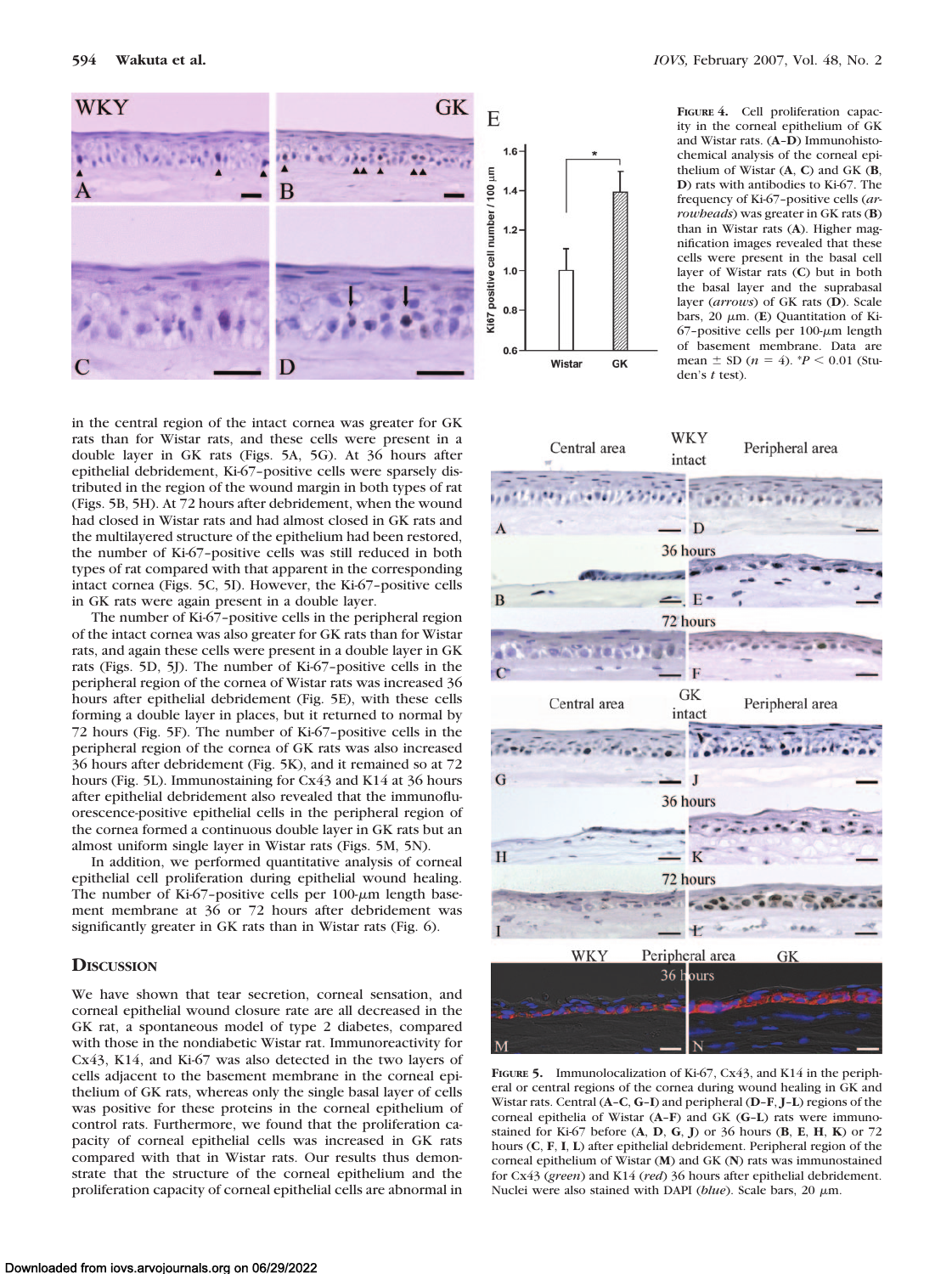

**FIGURE 6.** Quantitative analysis of Ki-67–positive epithelial cells per 100-m length of basement membrane at 36 hours (**A**) and 72 hours (**B**) after corneal epithelial debridement in GK and Wistar rats. Data are mean  $\pm$  SD ( $n = 3$ ). \* $P \le 0.05$  (Student's *t* test).

GK rats, with these abnormalities possibly contributing to the delay in corneal epithelial wound healing also apparent in these animals.

Immunostaining for Ki-67 indicated that the proliferation capacity of basal cells in the corneal epithelium of GK rats is greater than in Wistar rats. This difference was apparent in the intact cornea and during the healing of corneal epithelial wounds; during wound healing, it was more pronounced in the peripheral region of the cornea than at the wound margin in the central region. This increased proliferation capacity of epithelial cells in the cornea of GK rats was associated with a delay in the resurfacing of epithelial defects. Increased cell number and cell migration are required for epithelial wound healing. The proliferation of corneal epithelial cells in the process of migration during wound healing is inhibited until the wound is covered.<sup>39</sup> The apparent discrepancy between the increased proliferation capacity of corneal epithelial cells and the delayed corneal wound healing in GK rats may reflect differential regulation of the proliferation and migration of these cells during wound healing. For example, whereas epidermal growth factor stimulates the proliferation and migration of corneal epithelial cells, fibronectin stimulates only cell migration.<sup>40,41</sup> However, EGF and fibronectin stimulate the healing of corneal epithelial defects in vivo.

Our immunohistochemical results on the localization of Cx43, K14, and Ki-67 indicate that the corneal epithelium of GK rats has an immature phenotype characterized by a double layer of basal-like cells. This phenotype might reflect the increased proliferation of corneal epithelial basal cells in GK rats. This increased proliferation may thus result in upward migration of the basal cells before they have matured into wing cells. It does not appear that the increased production of basal cells in GK rats results in increased lateral migration of these cells during wound healing.

The proliferation of epithelial cells is thought to be influenced by the local glucose concentrations surrounding the cornea, such as those in tear fluid,  $42,43$  aqueous humor,  $44,45$ and basement membrane. The proliferation of human corneal epithelial cells has thus been shown to be increased<sup>15</sup> or decreased<sup>16</sup> by exposure to high glucose concentrations in vitro. The proliferation of corneal epithelial cells, as revealed by the uptake of  $[^{3}H]$ -thymidine, was found to be increased in rats with streptozotocin-induced diabetes, and the corneal epithelium of these animals appeared immature.<sup>18</sup> The results of this previous study are thus consistent with our present obser-

vations in the GK rat. In contrast, the proliferation of corneal epithelial cells was found to be decreased in the KKAy mouse model of type 2 diabetes.<sup>17</sup> However, KKAy mice develop obesity and hyperlipidemia in addition to hyperglycemia, possibly explaining this difference in findings.

GK rats manifest characteristics similar to those of diabetic complications of the cornea in humans, including delayed epithelial wound healing,<sup>4,5</sup> lowered corneal sensation,<sup>46,47</sup> and reduced tear secretion.<sup>48,49</sup> Many animal models have been studied for investigation into diabetic complications, including genetic models such as the KKAy mouse,<sup>17,50</sup> the db/db mouse,<sup>51</sup> and the Otsuka Long-Evans Tokushima Fatty (OLETF) rat.52,53 However, these models develop obesity or hyperlipidemia and hyperglycemia, which complicates the attribution of pathologic changes specifically to hyperglycemia. In contrast, the GK rat develops hyperglycemia during embryonic development but does not develop obesity or hyperlipidemia. Our present results thus suggest that the GK rat is a suitable animal model for studies into the pathogenesis of diabetic keratopathy.

#### *References*

- 1. Yach D, Alberti G. *Screening for Type 2 Diabetes*. Geneva: World Health Organization; 2003.
- 2. Brodrick JD. Corneal problems after retinal and vitreous surgery. *Trans Ophthalmol Soc UK*. 1975;95:138 –141.
- 3. Foulks GN, Thoft RA, Perry HD, Tolentino FI. Factors related to corneal epithelial complications after closed vitrectomy in diabetics. *Arch Ophthalmol*. 1979;97:1076 –1078.
- 4. Fukushi S, Merola LO, Tanaka M, Datiles M, Kinoshita JH. Reepithelialization of denuded corneas in diabetic rats. *Exp Eye Res*. 1980;31:611– 621.
- 5. Schultz RO, van Horn DL, Peters MA, Klewin KM, Schutten WH. Diabetic keratopathy. *Am J Ophthalmol Soc*. 1981;79:180 –199.
- 6. Taylor HR, Kimsey RA. Corneal epithelial basement membrane changes in diabetes. *Invest Ophthalmol Vis Sci*. 1981;20:548 –553.
- 7. Friend J, Ishii Y, Thoft RA. Corneal epithelial changes in diabetic rats. *Ophthalmic Res*. 1982;14:269 –278.
- 8. Azar DT, Spurr-Michaud SJ, Tisdale AS, Gipson IK. Decreased penetration of anchoring fibrils into the diabetic stroma: a morphometric analysis. *Arch Ophthalmol*. 1989;107:1520 –1523.
- 9. Sato N, Nakamura M, Chikama T, Nishida T. Abnormal deposition of laminin and type IV collagen at corneal epithelial basement membrane during wound healing in diabetic rats. *Jpn J Ophthalmol*. 1999;43:343–347.
- 10. Kabosova A, Kramerov AA, Aoki AM, Murphy G, Zieske JD, Ljubimov AV. Human diabetic corneas preserve wound healing, basement membrane, integrin and MMP-10 differences from normal corneas in organ culture. *Exp Eye Res*. 2003;77:211–217.
- 11. Ljubimov AV, Huang Z, Huang GH, et al. Human corneal epithelial basement membrane and integrin alterations in diabetes and diabetic retinopathy. *J Histochem Cytochem*. 1998;46:1033–1041.
- 12. Morishige N, Chikama T, Nishida T. Abnormal scattering detected by confocal biomicroscopy at the corneal epithelial basement membrane of subjects with type II diabetes. *Diabetologia*. 2001; 44:340 –345.
- 13. McDermott AM, Xiao TL, Kern TS, Murphy CJ. Non-enzymatic glycation in corneas from normal and diabetic donors and its effects on epithelial cell attachment in vitro. *Optometry*. 2003;74: 443– 452.
- 14. Kaji Y, Usui T, Oshika T, et al. Advanced glycation end products in diabetic corneas. *Invest Ophthalmol Vis Sci*. 2000;41:362-368.
- 15. McDermott AM, Kern TS, Murphy CJ. The effect of elevated extracellular glucose on migration, adhesion and proliferation of SV40 transformed human corneal epithelial cells. *Curr Eye Res*. 1998;17:924 –932.
- 16. Fujita H, Morita I, Takase H, Ohno-Matsui K, Mochizuki M. Prolonged exposure to high glucose impaired cellular behavior of normal human corneal epithelial cells. *Curr Eye Res*. 2003;27:197– 203.